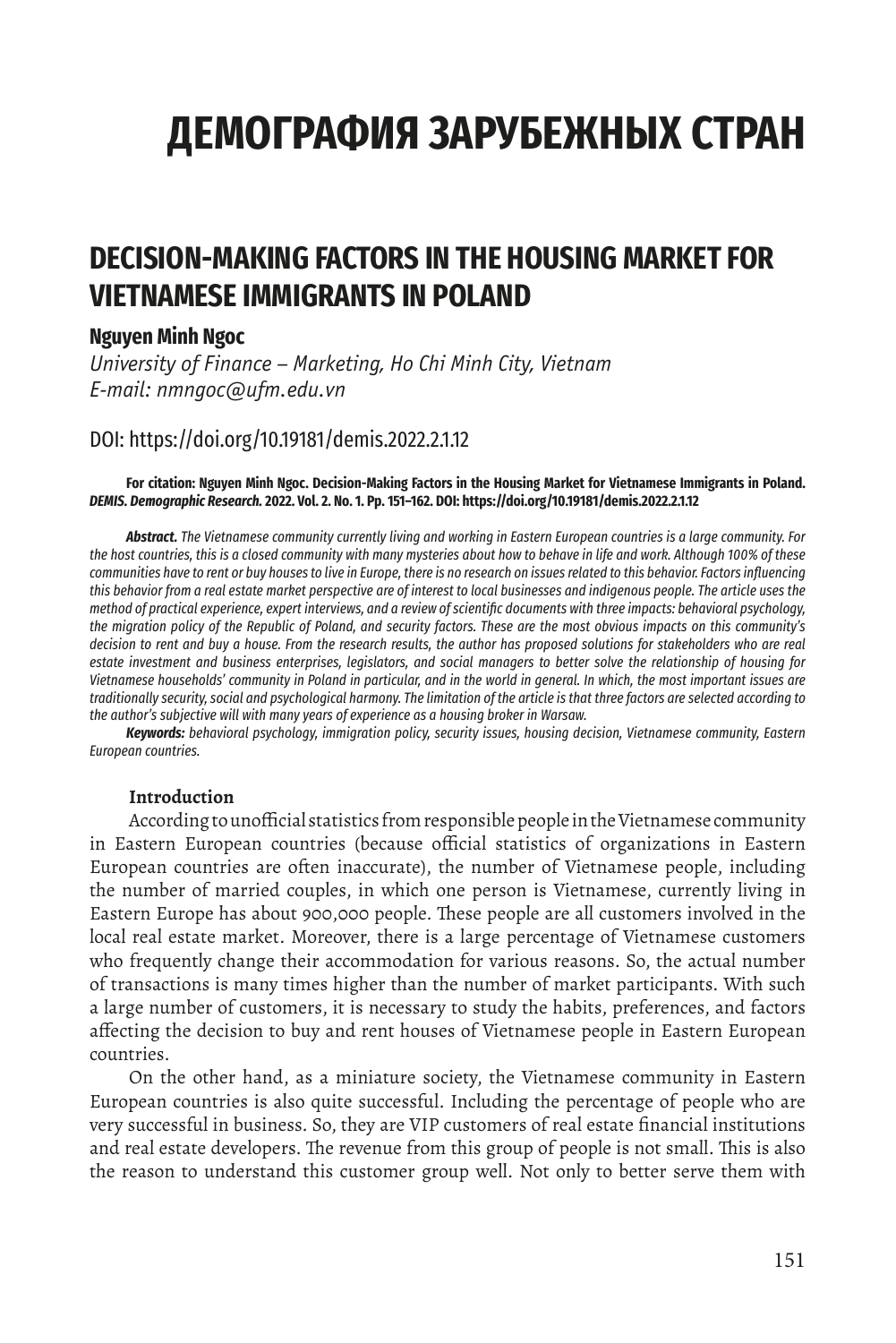products and services but also to enhance their ability to direct them to the products and services of local companies.

The analysis of three factors will clarify the mechanism and extent of the impact of each issue on the decision to buy and rent public housing. The Vietnamese community in Europe. This helps stakeholders have more effective solutions in business management and accommodation selection.

#### **Literature review and previous research**

As described in the previous section, the study goes straight to the analysis of three main factors affecting the decision to choose housing: behavioral psychology, the migration policy of the host country, and security issues. These are the main influencing factors drawn from the actual experience and survey in the Vietnamese community in Poland. Because there are clear similarities between Eastern European countries in terms of social context, population distribution, urban network, and job characteristics of Vietnamese people, through a case study in the Republic of Poland, a comprehensive picture of the topic of research in eastern Europe can be found.

#### *Behavioral psychology issues in housing decisions Availability Bias*

A form of deviation due to the heuristic effect. It is the psychology of recalling the rules that are available in memory. Deviation from established rules can lead to overestimation of the probabilities of overt or critical events, especially recent occurrences.

Situational bias causes home buyers or renters to choose based on the available information (advertisement, recommendations from advisers, friends, etc.) and do not double-check their decisions. They will make investment decisions based on the list of information available in their memory. In their minds, information other than the list is not easily elicited and obscured. Residential Tenants easily fall into the error of situational bias by choosing a location that is limited to their knowledge. A. S. Adair et al. (1994) show that customers frequently pour money into projects with a lot of information. Market imperfections related to the availability of information can cause customers to deviate from the normative process [1].

#### *Herd behavior*

According to J. M. Keynes (1936), herd behavior reflects people's responses to uncertain problems and limited information [2]. When faced with uncertain problems, people are more inclined to consider the behavior of others, because the majority may have more accurate information or because there is assurance in the quantity. These views are being developed in modern herd behaviorism, which focuses on rational motivations to ignore personal information when the actions of others provide valuable information [3].

Herd behavior is a term used to refer to adaptive adjustment to a mode of performance and is expressed as "a similarity in behavior followed by interactive observations" of actions and outcomes that arise from these actions between individuals [4]. It is behavior that individuals establish based on observing the actions of others, or in other words mimicking each other.

"Swarm behavior – people act according to what others are doing, even when their own information suggests they should act differently" [5]. Rumors, low-quality out-of-thebox information is sometimes taken to the extreme by retail investors and end up creating a crowd that acts the same in an irrational way.

The importance of analyzing herd behavior in the aggregate of individual decisions was given by R. J. Shiller (1995), who proposed a framework for information stratification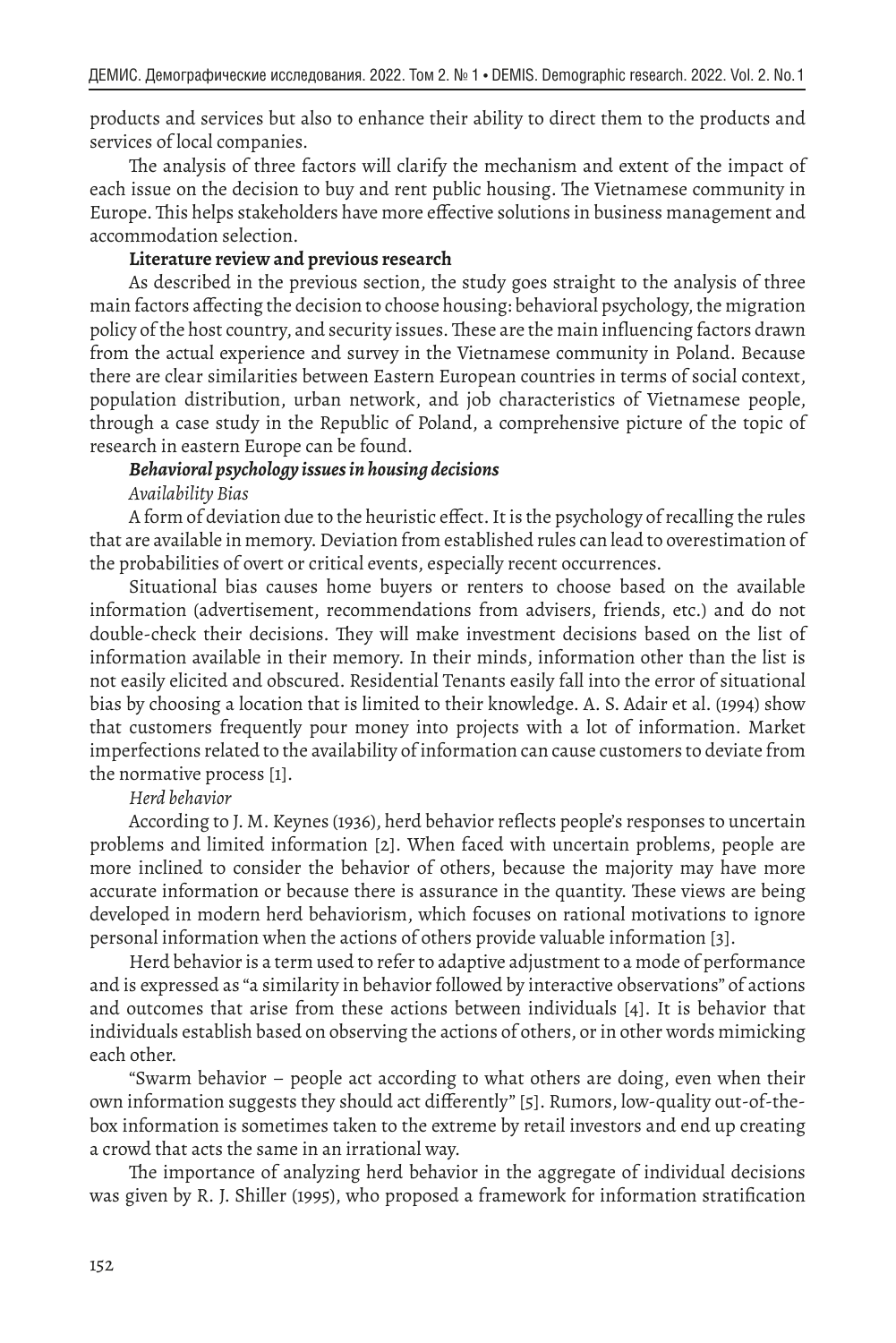and information transmission between groups [6]. R. J. Shiller (2000) argues that herd behavior plays an important role in human decision-making. People do not always make independent decisions because they are under pressure from society. The notion that the majority is infallible is used to rationalize herd behavior. Herd behavior is considered a cause of mispricing and speculative bubbles [7].

Herd behavior has serious consequences. R. J. Shiller (2000) points out that high mood is the main cause of value inconsistency. He describes irrational euphoria as a "social phenomenon in which markets grow at a high and unsustainable rate under the influence of market sentiment" [7]. Shiller offers several explanations for the occurrence of irrational elation, including structural factors such as the Internet and the Ponzi scheme, and cultural factors such as prominent phenomena in the media. R. J. Shiller (2007) argues that the housing boom should be viewed as a social epidemic [8]. T. Lux (1995) argues that asset overvaluation can result from customer self-amplification response due to disequilibrium. This supports the view that serial correlation is an important factor in the housing market [9].

#### *Dependency on experience (heuristics)*

Reliance on experience makes people make decisions easily and quickly. Even that is someone else's experience. This will sometimes lead to decision mistakes, especially when external conditions change, and can even lead to sub-optimal home-buying decisions. In particular, people often appreciate the effect of simple, close and easy-to-remember rules, the type of effect that A. Tversky and D. Kahneman (1979) call the availability heuristic effect [10]. An example of S. Benartzi and R. H. Thaler (2001) is that when faced with N choices on how to invest their savings, many people quickly resort to the 1/N rule (meaning if there is one). N types of investments, they will invest 1/N of their money in each of them) [11].

E. L. Glaeser (2013) states: It is not that buyers are irrational investors, but they are cognitively limited, who often work on simple empirical models, rather than balanced frameworks. comprehensive general [12]. Furthermore, R. Dieci and F. Westerho (2012) emphasize that the use of experience is likely to be accompanied by the risk of bubbles. They found that the presence of latent speculation among residential buyers was more likely to create bubbles and risk bankruptcy. Speculative pressure based on experience is the determining factor in housing demand [13].

#### *Home bias*

Traditional home-country bias means that tenants and home buyers focus on factors closer to their home culture when making decisions, as explained by A. Karlsson and L. Norden (2007) [14]. J. D. Benjamin et al. (2004) explain the appearance of home bias: households always direct a large portion of assets to housing relative to other assets [15]. The most reasonable explanation is that housing acts as both a place of residence and an emotional attachment to the homeland.

#### *Security issues*

Issues of safety and the environment in homes present occupants with a considerable array of risks. Choices and decisions made on a daily basis determine the health and wellbeing of occupants. To a large degree, such choices and decisions are made on instinct, conditioned in part by those hazards which are "made popular" by the current media. According to J. T. Ponessa (2015) safety factors include: indoor air quality, including volatile organic compounds, formaldehyde, radon; biological contaminants, lead poisoning, and drinking water pollution [16].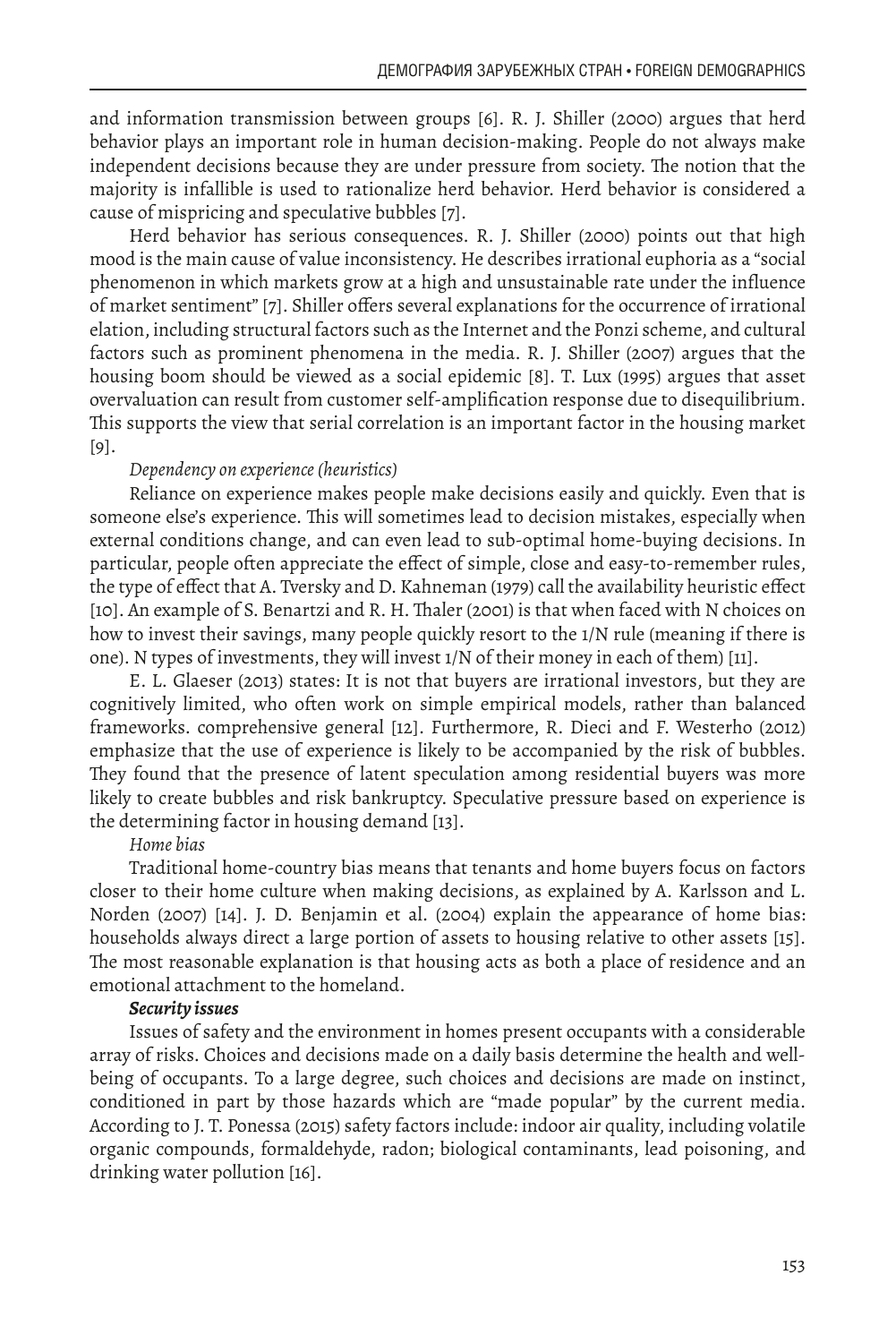In researching housing for international students who have moved to their home country for undergraduate studies, H. Forbes-Mewett (2018) examines issues related to finding and choosing accommodation. As a result, there is a link between accommodation and the security of international students. Issues of drinking, domestic violence, poor treatment of landlords, and sublet students are also discussed. Confirm that safe and affordable housing is a key element of new security [17].

P. Barter (2004) argues that there is a relationship between transport and housing security for the urban poor using the example of the Klang Valley in Malaysia [18]. A number of linkages are shown to be important, especially those with rapid motorization and large numbers of "squatters." K. Hulse and V. Milligan (2012), conducting a study on the rental systems of nine developed countries, proposed a new framework that allows the investigation of dynamic interactions between laws and regulations, market conditions housing, public policy, and cultural norms surrounding tenancy, help shape housing security for tenants. The paper illustrating this approach, based on a study, identifies the above key factors that seem to have a strong influence on the strengthening and weakening of accommodation security of rental households [19].

Housing insecurity is a major barrier to leaving domestic violence; it may force abused women to live in inadequate conditions or to return to their abusers. This problem is related to marriages of different races. Immigrant women face additional barriers. W. E. Thurston et al. (2013) did research with longitudinal interviews with 37 abused immigrant women living in three Canadian cities investigated key causes of housing insecurity. Results show a need to target systemic factors, a diversity of issues foregrounded along pathways into and out of homelessness, and complex indicators of risk. Advocacy is key to exiting abuse and obtaining secure housing, and cultural competency in services is needed to adequately support immigrant women experiencing domestic violence [20].

Various strategies have been formulated towards creating a safer environment in which to live and work. Crime affects not only the public but also the economy. Taking cognizance of this fact, the Government has implemented various programs to reduce the crime rate and to create a safer and more secure living environment. Z. B. Tahir and K. B. Hussin (2011) said that the development of residential properties under the Gated Community concept is considered as one of the most effective methods to ensure the safety of residents. Equipped with security controls at all times, this type of development could complement the Safe Township concept for different types of communities [21].

#### *Immigration policy*

When studying the impact of migration policy on the labor market of Switzerland and Sweden, M. Blos et al. (2010) found that there was a relatively large difference. The studies concentrate on the income and employment of groups of foreign residents relative to natives and look at socio-demographic characteristics and educational policies. In so far as declared goals are concerned, the Swedish and the Swiss migration policies reflect opposite approaches. From its aims and instruments, the Swiss policy has been economically oriented, considering migrants as merely temporary guests. The Swiss policy lacked any explicit integration policy. The Swedish policy has emphasized humanitarian and political aspects, rejecting migration for economic labor market reasons, and aiming at the longterm integration of foreigners once admitted to the country [22]. As a result, Sweden achieves a better labor equilibrium than Switzerland.

How do Mexican migrants experience and respond to policies designed to affect their migration and settlement plans in Los Angeles? Which policies prove most salient? Drawing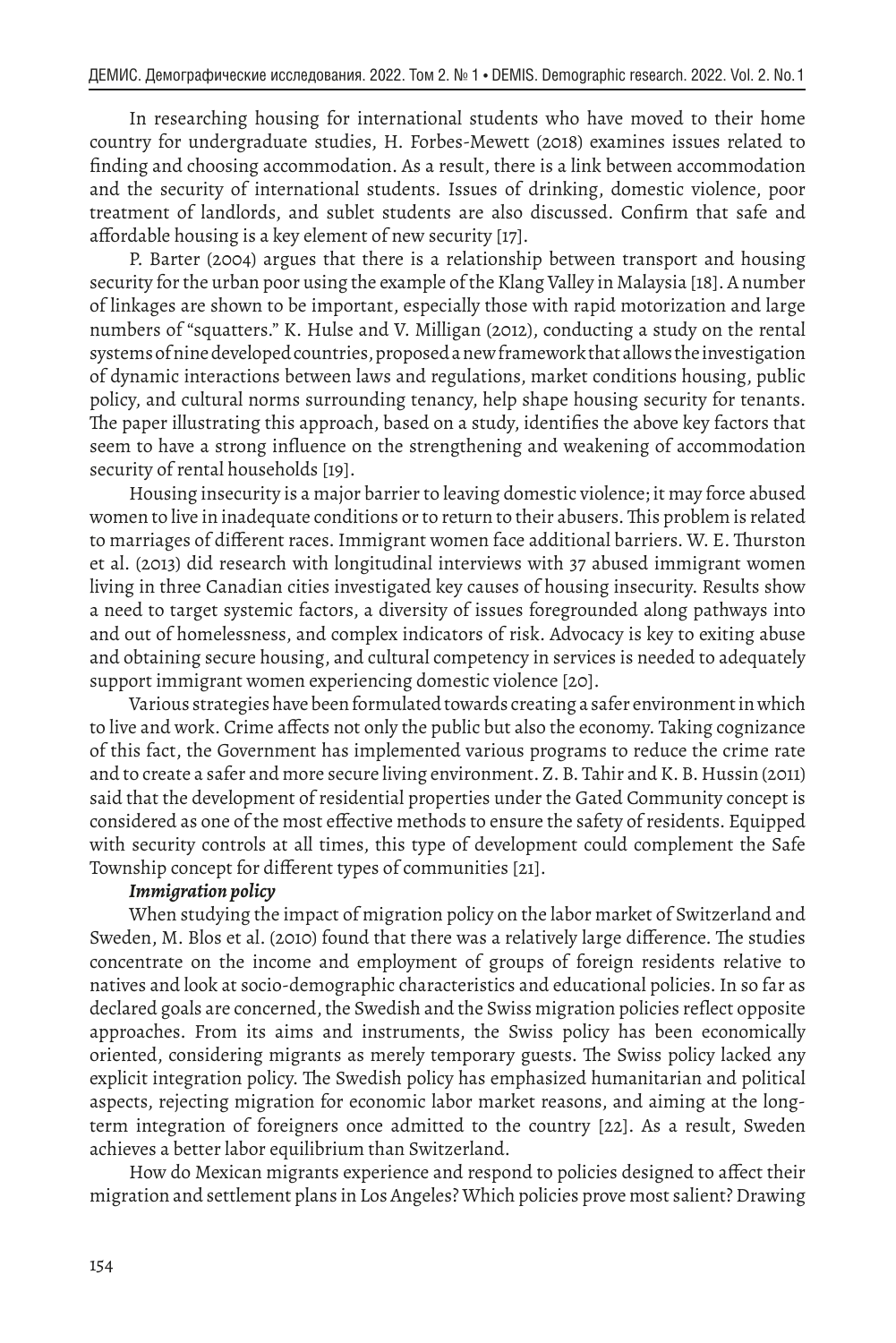on life-history interviews with authorized and unauthorized migrants in Los Angeles, A. Garni and A. Miller (2008) find that a mix of federal, state, and local level policies affect the daily lives and behaviors of migrant informants. Once in the USA, however, given the current state of federal-level policy, it is routine encounters with restrictive local-level policies that shape their informants' daily strategies and settlement considerations. Their findings suggest that it is crucial to consider a broad range of policy and practice, beyond formal immigration policy, not only in assessing policy's impact on migration trends but also in constructing comparative research designs in future work [23].

Canada is an interesting case in terms of immigration and the housing market. Current demographic trends in Canada include population aging and declining household growth. These trends generally result in falling housing demand and stable or declining house prices. Housing markets in Canada's major cities, however, have been characterized by increases in demand and prices in recent years; due in large part to the influence of arriving immigrants. According to research by T. Carter (2005), the destinations of 76% of international immigrants to Canada are the three global cities – Toronto, Vancouver, and Montreal where they have a very significant effect on housing demand, particularly as under current immigration policy many of those arriving come with considerable wealth. Their influence, however, is much broader and includes the growth of exclusive, prosperous immigrant neighborhoods, new architectural designs, and other neighborhood changes [24]. Not all immigrants, however, arrive with wealth. Many are poor, live in less attractive neighborhoods, and pay unrealistic amounts of their inadequate incomes for poor-quality housing. Some end up homeless on the street. The role of immigrants in housing markets is an important consideration for urban and housing policy.

Is there a local economic impact of immigration? Immigration pushes up rents and housing values in US destination cities. The positive association of rent growth and immigrant inflows is pervasive in time series for all metropolitan areas. A. Saiz (2007) used instrumental variables based on a "shift-share" of national levels of immigration into metropolitan areas. An immigration inflow equal to 1% of a city's population is associated with increases in average rents and housing values of about 1% [25]. The results suggest an economic impact that is an order of magnitude bigger than that found in labor markets.

D. Myers and C. Y. Liu (2006) researched growth trends in occupied housing in the USA and five individual states with the largest immigrant populations California, New York, Florida, Texas, and Illinois. The analysis covers the decades between 1970 and 2000 and documents the explosive growth of immigrant housing demand. Foreign-born households constitute increasingly large shares of total households in the USA (11% in 2000), especially in renter-occupied housing (17% in 2000). In particular, immigrants constitute much of the growth in demand and are emerging as a dominant force in the US housing market. In the 1990s, they accounted for 32% of all household growth and 67% of all rental growth nationwide. In California and New York, immigrants accounted for 100% of all rental growth and over half of all growth in owner-occupied housing. The research also addresses the surprisingly steep upward trajectories into homeownership as immigrants settle longer in the USA. This upward mobility occurs equally in all the gateway states for immigrant settlement [26].

All the above studies show a clear impact of immigration policy and immigrant housing problems. Besides, the number and skills, and knowledge of immigrants also affect the local economy.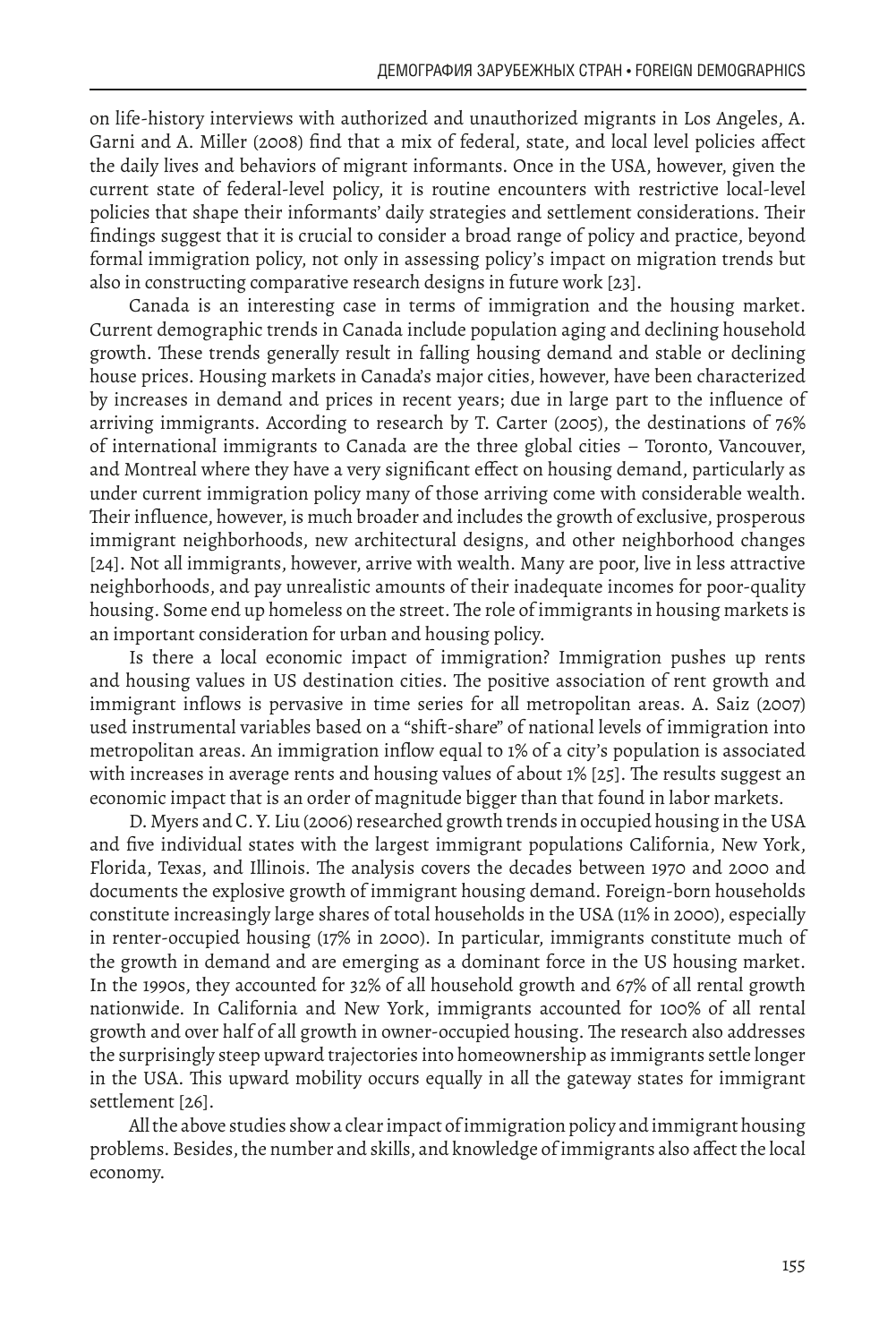#### **Research methods**

To complete this study, we applied a combination of research methods such as data collection and processing, analysis, evaluation, and comparison methods. These are basic methods used by many researchers based on developing comparative processed documents combined with historical research methods. The study of information from electronic data sources is very important and necessary to make the most accurate and objective judgments. We have gathered the necessary information and data from reliable sources to select the right content for this topic. Keywords used in the general search process through scholar.google.com, emerald.com, researchgate.net include Vietnamese immigration; accommodation options; decide to rent a house.

The author is trained and graduated from Warsaw University of Real Estate Economics (SGGW) and has spent 9 years as a real estate agent in Warsaw, Republic of Poland. Therefore, by the method of explorative approach, the research problem has been verified in the long-term process. At the same time, in order to continue to confirm that three factors: behavioral psychology, security, and immigration policy have the strongest impact on the decision to buy a house, the author has conducted a method of interviewing experts' responsible person in the Vietnamese community in the Republic of Poland.

#### **Research results**

#### *Poland's immigration policy*

Poland joined the European Union in 2004. Although it has many policies unified with Europe, it also has its own immigration policies. The Polish case study can also draw conclusions using eastern European countries.

The evolution of immigration policy has been aptly outlined by M. Lesińska et al. (2011) through its periodization. The authors distinguished three phases: 'institutionalization' (1989–2001), 'Europeanisation' (2001–2004), and 'stabilization' (after 2004) [27]. A similar but updated periodization – divided into four phases – was proposed by S. Łodziński and M. Szonert (2016). The first phase (989–1997) was related to the democratization of the country. The second (1998–2004) was characterized by the gradual harmonization of migrationrelated Polish laws and regulations with those at the European Union level. The third phase (2005–2015) was described as a period of maturation of immigration policy, with stable regulations, whereas the fourth and final phase (after 2015) was considered transitory and was marked by the migration and refugee crisis [28]. Given these two periodizations, the evolution of immigration policy was somewhat slow and resulted equally strongly from Poland's international commitments and the situations it had to face at particular moments.

Apart from slight differences in the time-division adopted in the periodizations referred to earlier, the first decade after the onset of the political transition of 1989 could be characterized as the implementation of new laws regulating different fields of migration. Poland had to implement many acts of law and international agreements – with, inter alia the UN 1951 Refugee Convention signed in 1991, bilateral agreements on readmission and visa-free regimes with some Schengen Zone countries or the 1997 Act on Aliens as the most important ones [29]. As mentioned earlier, the priority for the Polish authorities at that time was to control the situation at the borders. Poland, as a transit country on the migratory route from east to west, was exposed to massive illegal immigration and this is why strengthening and protecting borders was the most important task within the field of migration [30].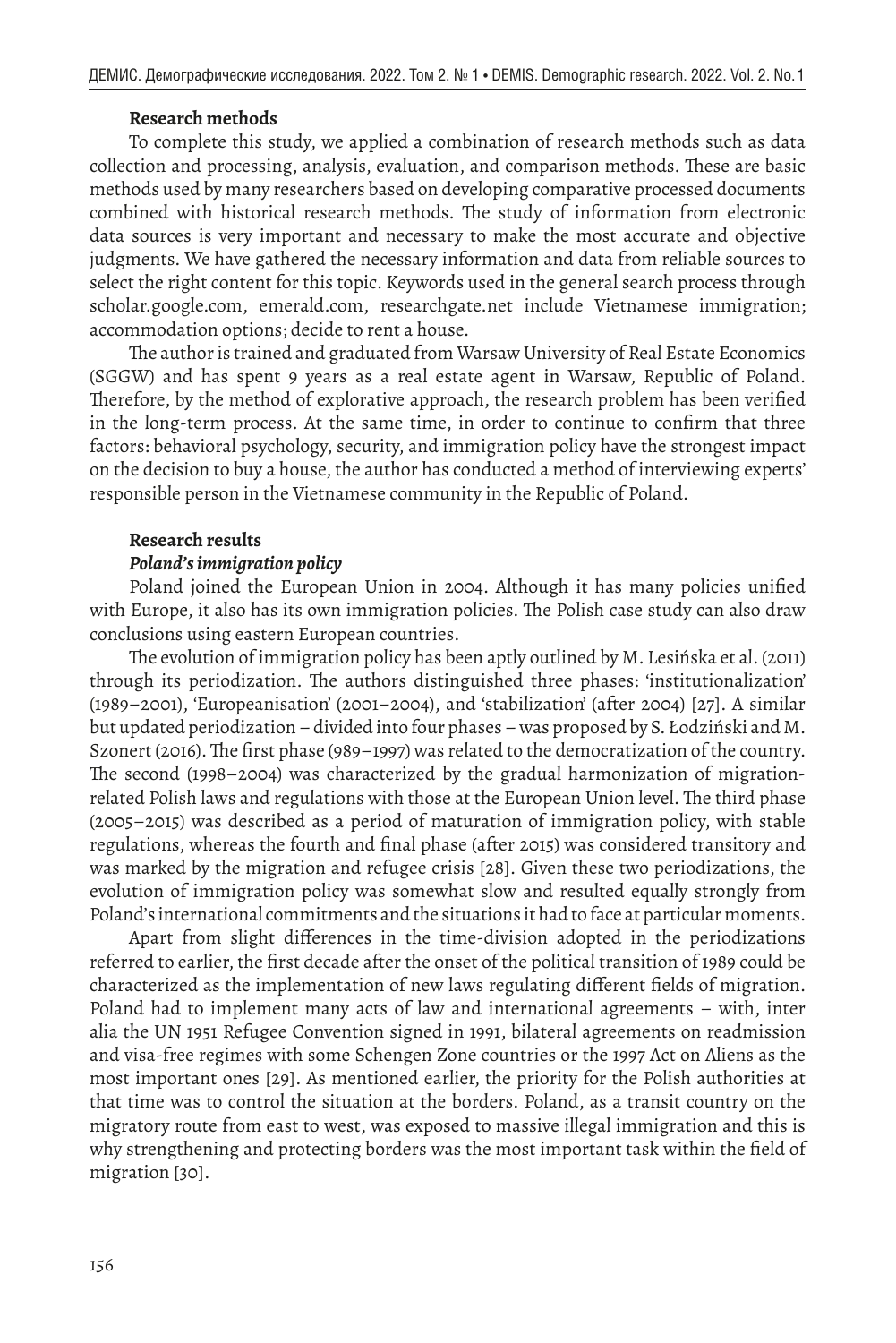Along with the immigration policy changes, the number of Vietnamese emigrating and immigrating to Poland also changed accordingly. The legal and political changes of the last decades may indicate that the Vietnamese community is undergoing a process of multilevel legalization. More and more Vietnamese reside in the Republic of Poland legally, and the population of undocumented immigrants is smaller than those residing legally. This is due to the liberalization of the labor market and the gradual opening up to immigrants – which is reflected in the new, more liberal law on foreigners, which entered into force in 2014, as well as the provisions on seasonal work permits in force since 2018. The second level of legalization is abolition, which consists of a one-off validation of the stay of unregistered immigrants (at their request and after meeting certain conditions). Thirdly, after 2004, Polish universities were opened to foreign students – which is also a strategy of coping with demographic changes and providing students in academic centers at risk of closure. Students stay in Poland legally; they can also take up gainful employment. This method of legalizing the stay may also affect the replacement of undocumented stays with legal ones.

Temporary immigrants are the most numerous group in the Vietnamese community in Poland, and they are also the category within the diaspora that is growing the fastest. In addition to the previously discussed dynamic increase in the number of registered temporary immigrants due to abolition, the increase in the number of the diaspora is slow.

Vietnam is a communist country, within the immigrant community in Poland there are both people supporting the regime and foreigners who are democratic opposition to the Vietnamese authorities; this is reflected in the activity of immigrant associations and organizations. However, the number of Vietnamese who have refugee status is very small: during the period under review it was several people a year (maximum 4, currently 3 people).

Some immigrants may also pursue legally undeclared activities. The Act of 2018 provides for the possibility of conducting unregistered economic activity – small-scale economic activity without the need to register it with CEIDG<sup>2</sup>. It is also referred to as a "trial company." According to Art. 5. of the Entrepreneurs' Law<sup>3</sup>, activity performed by a natural person whose income from this activity does not exceed half of the statutory minimum remuneration for work (in 2019 it was 1,125 PLN) is not an economic activity. The second condition of running a small business without registration, specified in this provision, is that such a person has not performed any economic activity in the last five years. As indicated in the literature on the subject, such an entity is not an entrepreneur within the meaning of the Act in question and other provisions of the Entrepreneurs' Law do not apply to it. This provision gives immigrants more opportunities for small-scale economic activity, even if they do not have a residence permit entitling them to conduct business activity in Poland, as specified in the Act on the principles of participation of foreign entrepreneurs and other foreign persons in economic turnover on the territory of the Republic of Poland [31].

The list of annually issued work permits shows the industries in which the Vietnamese work (according to the sectors of the Polish classification of activities) [see Table 1]. The data does not show the most common sectors of work of immigrants from this group, as they refer only to permits issued in a given calendar year. In addition, some groups of

<sup>2</sup> Central Register and Information on Economic Activity [Centralna Ewidencja Działalności Gospodarczej]. URL: https://prod.ceidg.gov.pl/ceidg.cms.engine/ (accessed on 09.11.2021).

<sup>3</sup> Act of 6 March 2018 on entrepreneurs – Entrepreneurs Act (Text No 646) [Ustawa z dnia 6 marca 2018 r. – Prawo przedsiębiorców] // Internet System of Legal Acts [Internetowy System Aktów Prawnych]. URL: https://isap.sejm.gov.pl/isap.nsf/download.xsp/WDU20180000646/U/D20180646Lj.pdf (accessed on 13.10.2021).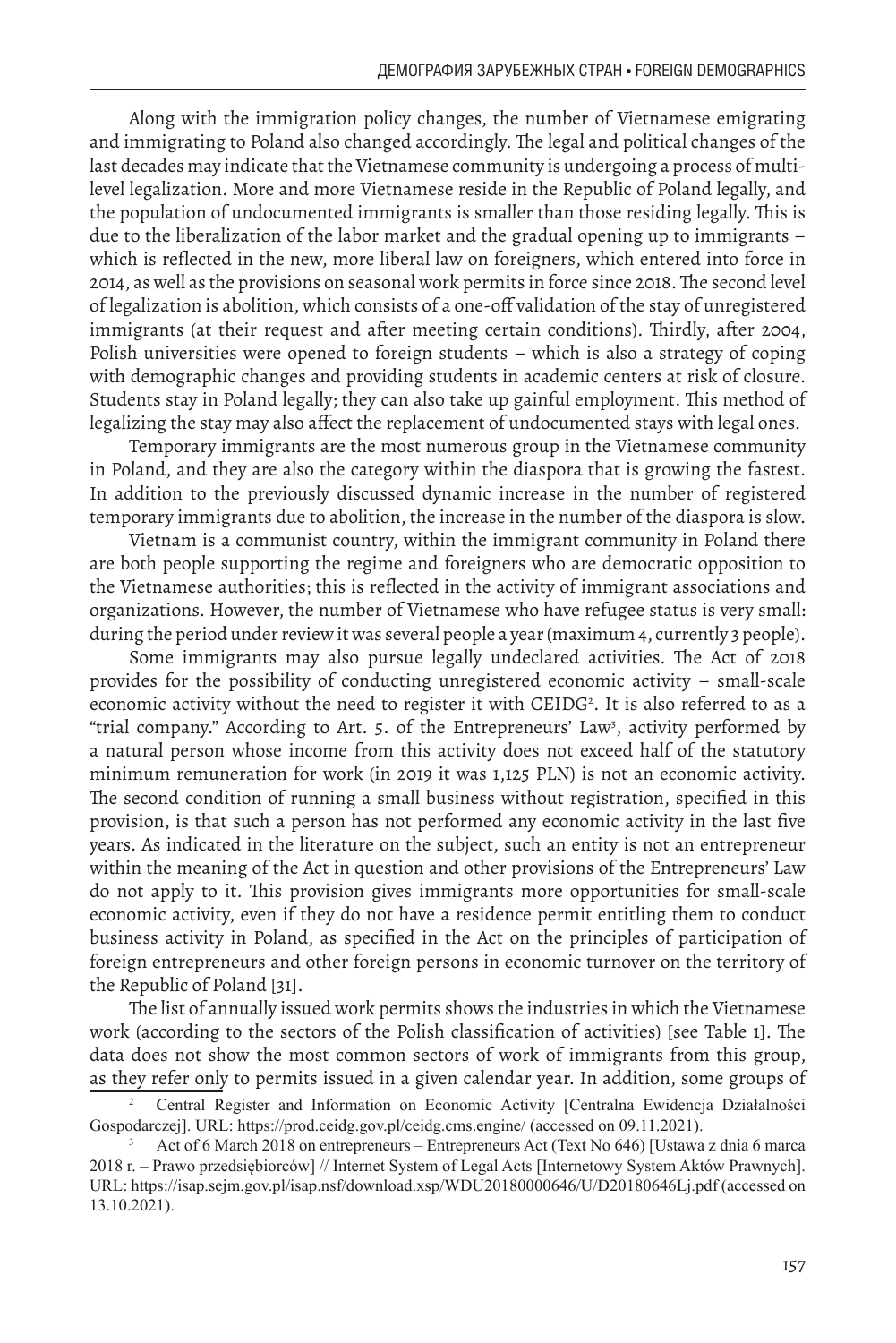immigrants (people with residence permits of a settlement nature, with a refugee title and related titles) do not need a separate work permit and may undertake work without this administrative procedure. Among the Vietnamese who obtained their permits in 2018 (the latest data concern this period), the hotel and catering industry, wholesale, and retail trade, as well as industrial processing dominated. Some industries have been popular in this diaspora for years, while others (manufacturing) have only recently gained popularity.

Table 1.

|                                                       | 2008  | 2013  | 2018  |
|-------------------------------------------------------|-------|-------|-------|
| Total work permits issued in a given year             | 1,200 | 2,230 | 1,313 |
| <b>Industrial processing</b>                          |       |       | 468   |
| Construction                                          | 0     | 54    | 50    |
| Wholesale and retail trade                            | 873   | 1283  | 152   |
| Hospitality and gastronomy                            | 281   | 631   | 386   |
| Financial brokerage and real estate services          | 18    | nn    | nn    |
| Healthcare and social welfare                         | 0     | 6     |       |
| Households with employees                             | nn    | 42    |       |
| Transport and warehouse management                    | nn    | 4     | 91    |
| <b>Business administration and support activities</b> | nn    | nn    | 70    |

**Work permits for Vietnamese by industries (2008, 2013, 2018)**

*Source: [31]*

Vietnamese immigrants in a long period of "floating" according to Polish policy. The policy's impact can be seen clearly on their settlement issues, decisions about where to live and work in Poland. At the same time, the number of Vietnamese leaving Poland coincides with the openness or tightening of the policy.

#### *Behavioral psychology issues on housing of Vietnamese immigrants*

The psychological states mentioned above often have a strong impact on the behavior of disadvantaged communities. This issue of impact not only affects the general community but also affects at different levels to each individual or Vietnamese family.

Because the majority of Vietnamese living in Poland are not fluent in Polish, they often listen to information about security and arrest undocumented people. From there they select areas of low risk and often spread this information to each other. Life experience is also appreciated when someone talks about an area that is less prone to this risk. Although the management and patrol situation of the government is often changed due to professional activities, due to the inability to approach and often only listen to close acquaintances, Vietnamese people rarely have access to information the ability to update the situation.

Another problem is herd behavior. This mentality interacts with availability bias to make large groups of Vietnamese people behave similarly and follow each other. So, there is always the risk that the wrong leader will make many people wrong in housing decisions. Studies show that the less developed they are, the more they rely on the herd mentality. However, in the Vietnamese community, there are also many highly qualified individuals. Therefore, the distribution of accommodation of the Vietnamese community is characterized by the concentration of large groups and scattered individuals and small groups in large cities.

Because Vietnamese people have a culture of living in the community, and in which there are often people who are considered to be leaders, the psychology and behavior of the majority tend to follow the experience and knowledge of the leaders. Therefore, it can be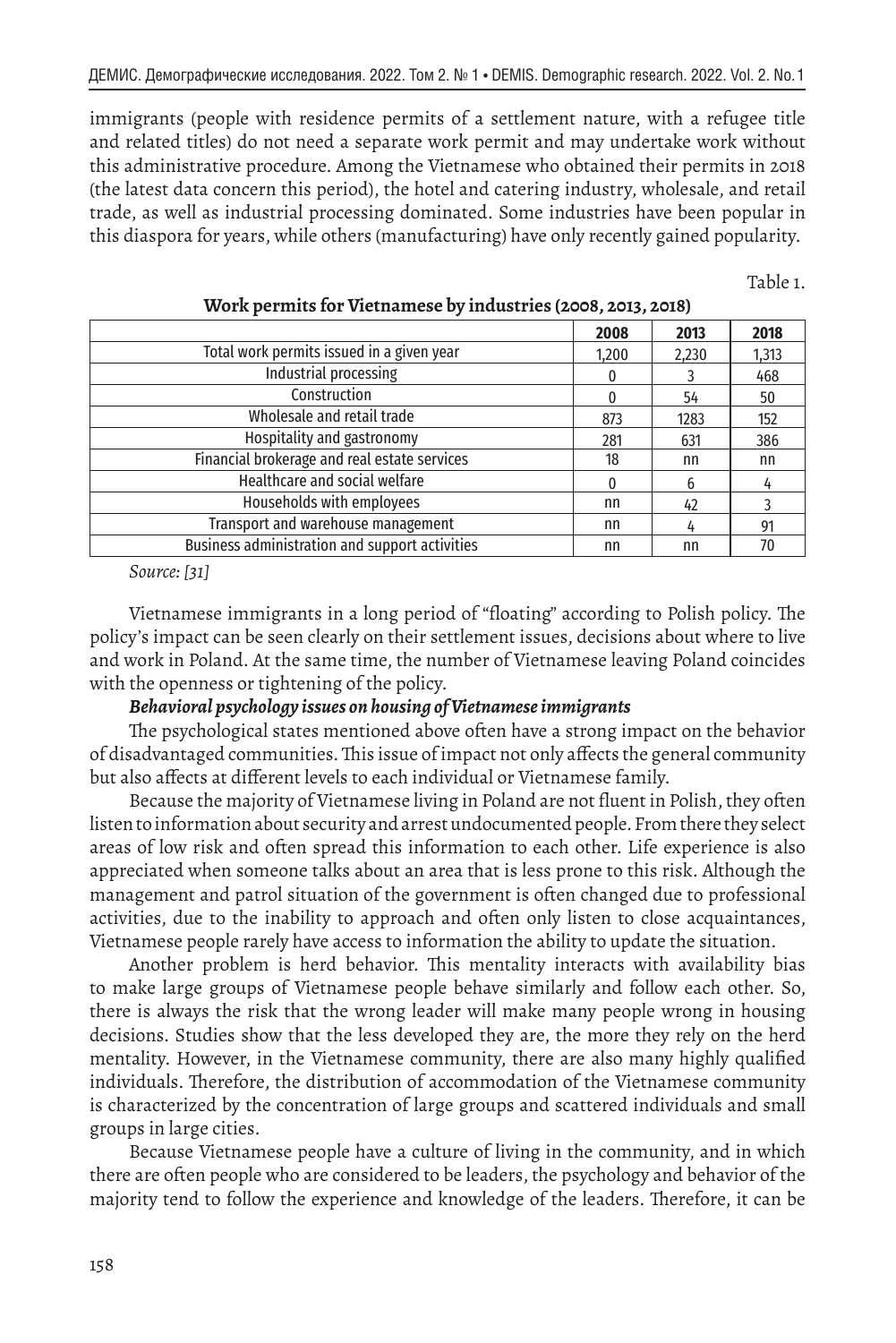said that leading and orienting different community groups that are Vietnamese is to lead the leaders of that community. So, the leader's behavior is typical. In favorable situations, leaders buying or renting houses will easily create a community of Vietnamese people living around. Although the objective and subjective conditions may not be appropriate considering each individual case.

Through research and experimentation, it can be clearly seen that the Vietnamese immigrant community has a strong bond with each other through its origin culture. It is usually a market, food court, or temple. Therefore, the formation of cultural elements close to the local culture will attract this community to live around it.

#### *Housing security issues*

Housing security issues are always the top concern of immigrants of different skin color in general and of Vietnamese people in general. This is because racism is still quite common in Eastern Europe. The next reason is due to the general weakness stemming from the language barrier, especially since the majority do not have legal residency documents.

According to the results of interviews from 88 Vietnamese individuals and families living and working in Poland, of which 30 have full legal residency documents. 100% are afraid of encountering violent indigenous youth, 86% do not want to pass by people drinking in public places in or around their residential area. 92% avoid going out at night after 11 pm. 100% expect to be in a protected, walled area. 77% deliberately avoid meeting with police and border security, of which 70% have full legal documents.

A problem that causes a lot of fear for Vietnamese people in Poland in particular and in Europe, in general, is the break-in and armed robbery. Although the rich and middle-class people make up a small proportion of the Vietnamese community, for indigenous people in Eastern Europe, Vietnamese people are always associated with trading activities and restaurants, so they are always considered as having a lot of money stored in the house. This number is 100% Vietnamese people have this worry. From the above reasons, security is always the top concern in choosing a housing location for Vietnamese people.

#### **Recommendations and conclusion**

From the research results, it can be seen that, in order to attract the Vietnamese community to make decisions related to housing, it is necessary to focus on issues surrounding behavioral psychology, the immigration policy of the host country, and security issues. Specifically, the following recommendations:

– Develop open, long-term and consistent immigration and settlement policies between central and local agencies. Huge investment in research is needed to bring stability to immigration policy, ensuring transparency and predictability. Aiming at cultural diversity and filling labor shortages due to the majority of eastern European countries currently having a labor surplus.

– Focusing on investment and development of cultural centers of different ethnic groups, including the Vietnamese community, in order to create color for society, reduce stigma and create attraction for minority communities. Residential development should also rely on this possibility. At the same time, research on the habits and culture of these communities to design and invest in equipment and utilities in residential areas.

– Establish security mechanisms between the public and the private sector to ensure the safety of areas with large numbers of immigrants.

Researching the impact of factors: behavioral psychology, the migration policy of the Republic of Poland and security on housing decisions of Vietnamese people in Poland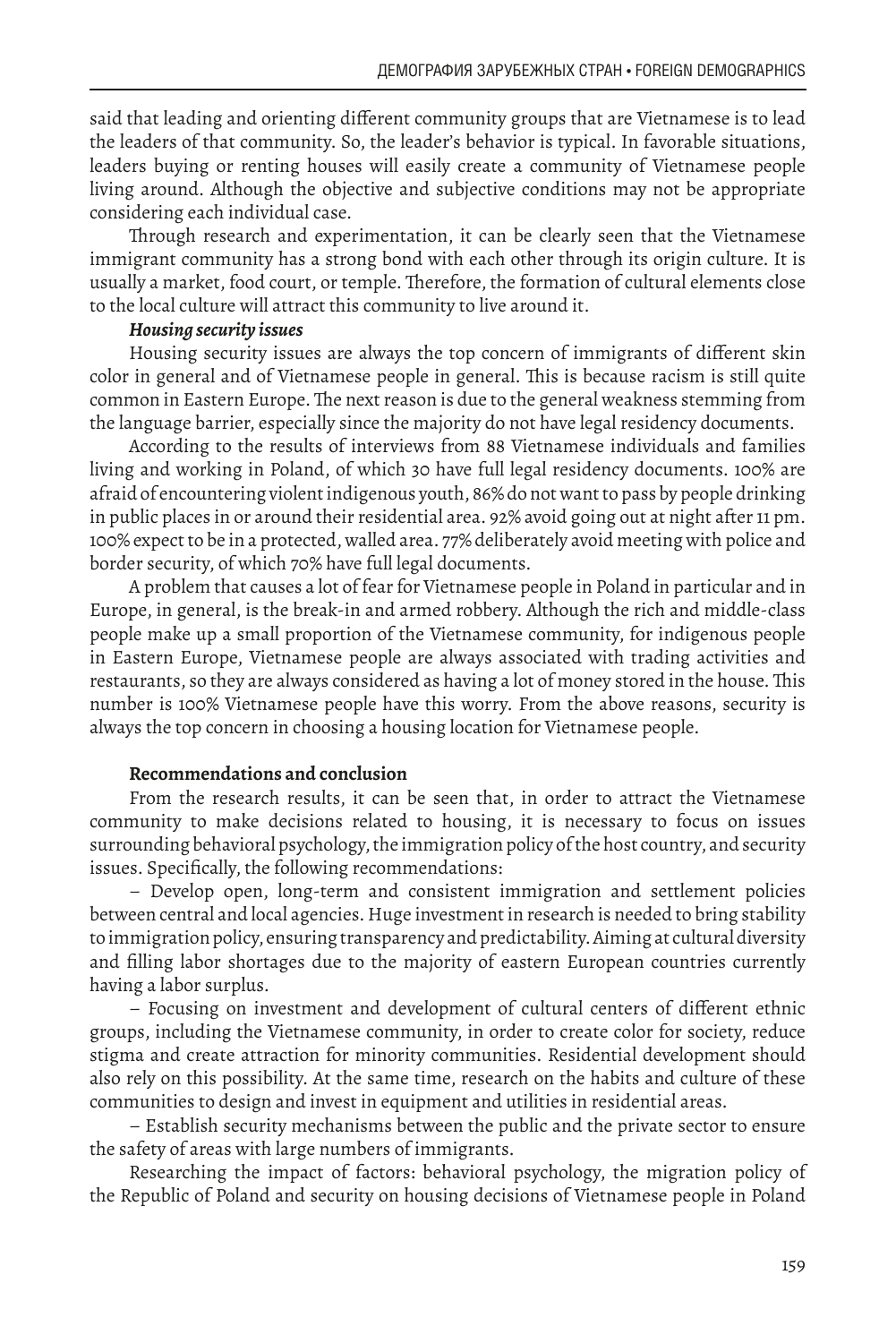in particular and Eastern Europe, in general, is helpful for parties such as agencies management, development enterprise, housing business, housing service organization... understand the needs and characteristics of this immigrant community. From there, there will be appropriate decisions and implementations, creating sustainability for other related activities. Help immigrant communities integrate and contribute to the labor market and national economy.

Specifically, the national policy on immigration must be open, humane, and longterm. Absolutely avoid constant change. Besides, security issues for ethnic minorities need to be planned at the macro level but implemented at the enterprise level.

#### **References**

1. Adair A. S., Berry J. N., McGreal W. S. Investment Decision Making: A Behavioural Perspective. *Journal of Property Finance.* 1994. Vol. 5. No. 4. Pp. 32–42. DOI: https://doi.org/10.1108/09588689410080275.

2. Keynes J. M. *The General Theory of Employment, Interest, and Money.* London: Macmillan, 2018. 404 p. ISBN: 978-3-319-70344-2. DOI: https://doi.org/10.1007/978-3-319-70344-2.

3. Bikhchandani S., Hirshleifer D., Welch I. A Theory of Fads, Fashion, Custom, and Cultural Change as Informational Cascades. *Journal of Political Economy.* Vol. 100. No. 5. Pp. 992–1026. DOI: https://doi. org/10.1086/261849.

4. Hirshleifer D., Teoh S. H. Herd Behaviour and Cascading in Capital Markets: A Review and Synthesis. *European Financial Management.* 2003. Vol. 9. No. 1. Pp. 25–66. DOI: https://doi.org/10.1111/1468- 036X.00207.

5. Banerjee A. V. A Simple Model of Herd Behavior. *The Quarterly Journal of Economics.* 1992. Vol. 107. No. 3. Pp. 797–817. DOI: https://doi.org/10.2307/2118364.

6. Shiller R. J. Conversation, Information, and Herd Behavior. *American Economic Review.* 1995. Vol. 85. No. 2. Pp. 181–185.

7. Shiller R. J. *Irrational Exuberance.* Princeton: Princeton University Press, 2000. 312 p. ISBN: 978- 0691050621.

8. Shiller R. J. *Understanding Recent Trends in House Prices and Home Ownership.* NBER Working Paper No. 13553. Cambridge: National Bureau of Economic Research, 2007. Pp. 89–123. URL: http://www. nber.org/papers/w13553.

9. Lux T. Herd Behaviour, Bubbles and Crashes. *The Economic Journal.* 1995. Vol. 105. No. 431. Pp. 881–96. DOI: https://doi.org/10.2307/2235156.

10. Tversky A., Kahneman D. Rational Choice and the Framing of Decisions. *The Journal of Business.* 1979. Vol. 59. No. 4. Pp. 251–278.

11. Benartzi S., Thaler R. H. Naive Diversification Strategies in Retirement Saving Plans. *American Economic Review.* 2001. Vol. 91. No. 1. Pp. 79–98. DOI: https://doi.org/10.1257/aer.91.1.79.

12. Glaeser E. L. A Nation of Gamblers: Real Estate Speculation and American History. *American Economic Review.* 2013. Vol. 103. No. 3. Pp. 1–42. DOI: https://doi.org/10.1257/aer.103.3.1.

13. Dieci R., Westerhoff F. A Simple Model of a Speculative Housing Market. *Journal of Evolutionary Economics.* 2012. Vol. 22. No. 2. Pp. 303–329. DOI: https://doi.org/10.1007/s00191-011-0259-8.

14. Karlsson A. Nordn L. Home Sweet Home: Home Bias and International Diversification Among Individual Investors. *Journal of Banking and Finance.* 2007. Vol. 31. No. 2. Pp. 317–333. DOI: http://dx.doi. org/10.2139/ssrn.559947.

15. Benjamin J. D., Chinloy P. T., Jud G. D. Why Do Households Concentrate Their Wealth in Housing? *Journal of Real Estate Research.* 2004. Vol. 26. No. 4. Pp. 329–344. DOI: https://doi.org/10.1080/10835547.200 4.12091146.

16. Ponessa J. T. Environmental and Safety Issues in Housing. *Housing and Society.* 1992. Vol. 19. No. 2. Pp. 59–73, DOI: https://doi.org/10.1080/08882746.1992.11430131.

17. Forbes-Mewett H., Nyland C. Cultural Diversity, Relocation, and the Security of International Students at an Internationalised University. *Journal of Studies in International Education.* 2008. Vol. 12. No. 2. Pp. 181–203. DOI: https://doi.org/10.1177/1028315307308136.

18. Barter P. Transport, urban structure and 'lock-in' in the Kuala Lumpur Metropolitan Area. *International Development Planning Review.* 2004. Vol. 26. No. 1. Pp. 1–24. DOI: https://doi.org/10.3828/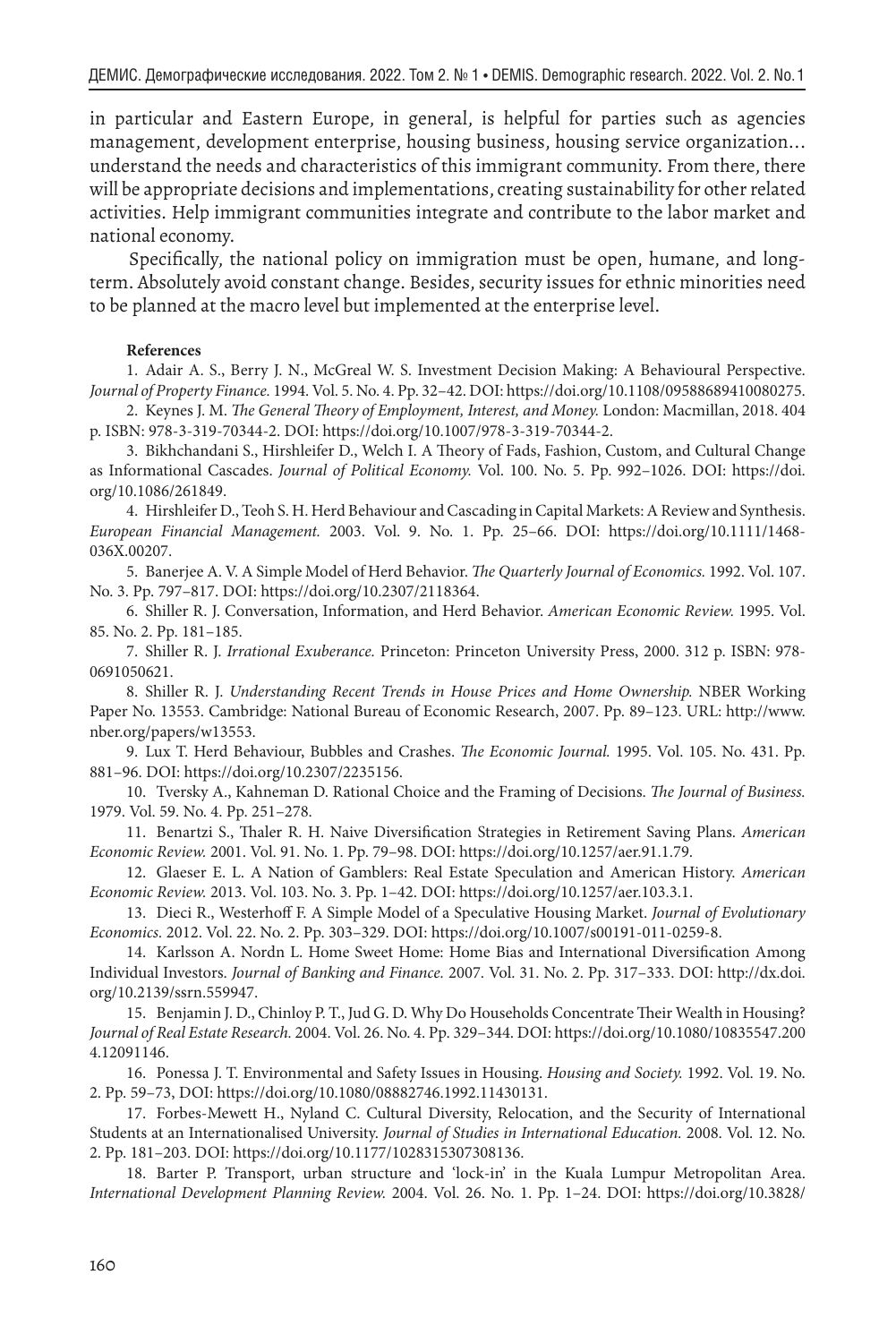idpr.26.1.1.

19. Hulse K., Milligan V. Secure Occupancy: A New Framework for Analysing Security in Rental Housing. *Housing Studies.* 2012. Vol. 29. No. 5. Pp. 638–656. DOI: https://doi.org/10.1080/02673037.2013.8 73116.

20. Thurston W. E., Roy A., Clow B., Este D., Gordey T., Haworth-Brockman M., McCoy L., Rapaport-Beck R., Saulnier C., Carruthers L. Pathways Into and Out of Homelessness: Domestic Violence and Housing Security for Immigrant Women. *Journal of Immigrant and Refugee Studies.* 2013. Vol. 11. No. 3. Pp. 278–298. DOI: https://doi.org/10.1080/15562948.2013.801734.

21. Tahir Z. B., Hussin K. B. Security Features in the Gated Community Housing Development. *International Conference on Management Proceeding.* 2011. Pp. 77–88. DOI: https://doi.org/10.17265/1537- 1506/2012.02.011.

22. Blos M., Fischer P. A., Straubhaar T. The Impact of Migration Policy on the Labour Market Performance of Migrants: A Comparative Case Study. *Journal of Ethnic and Migration Studies.* 1997. Vol. 23. No. 4. Pp. 511–535. DOI: https://doi.org/10.1080/1369183X.1997.9976609.

23. Garni A., Miller A. Localized Immigration Policy and Migrant Life Experiences: The Case of Mexican Migrants in Southern California. *Journal of Immigrant and Refugee Studies.* 2008. Vol. 6. No. 3. Pp. 435–450, DOI: https://doi.org/10.1080/15362940802371929.

24. Carter T. The Influence of Immigration on Global City Housing Markets: The Canadian Perspective. *Urban Policy and Research.* 2005. Vol. 23. No. 3. Pp. 265–286. DOI: https://doi.org/10.1080/08111470500197797.

25. Saiz A. Immigration and Housing Rents in American Cities. *Journal of Urban Economics.* 2007. Vol. 61. No. 2. Pp. 345–371. DOI: https://doi.org/10.1016/j.jue.2006.07.004.

26. Myers D., Liu C. Y. The Emerging Dominance of Immigrants in the US Housing Market 1970–2000. *Urban Policy and Research.* 2006. Vol. 23. No. 3. Pp. 347–366. DOI: https://doi.org/10.1080/08111470500197920.

27. Lesińska M., Stefańska R., Szulecka M. Development of Migration Policies of the Czech Republic, Hungary and Poland – On the Way to Maturity. In: Drbohlav D., I. Grabowska-Lusińska, Á. Hárs (eds.) *Immigration Puzzles: Comparative Analysis of the Czech Republic, Hungary and Poland.* Saarbrücken: Lambert Academic Publishing, 2011. Pp. 77–115. ISBN: 3844328777.

28. Łodziński S., Szonert M. *"Non-political politics"? The shaping of the migration policy in Poland in*  the years 1989-2016 ["Niepolityczna polityka"? Kształtowanie się polityki migracyjnej w Polsce w latach 1989–2016]. CMR Working Papers, 90/ 148. Warszawa: Uniwersytet Warszawski, 2016. 35 p. URL: https:// www.migracje.uw.edu.pl/wp-content/uploads/2016/06/CMR\_WP\_90148.pdf. (In Pol.)

29. Duszczyk M., Góra M. *Active Inclusion of Immigrants in Poland.* IZA Discussion Paper No. 6427. Bonn: Institute of Labour Economics, 2012. 34 p. URL: https://ftp.iza.org/dp6427.pdf.

30. Górny A., Grabowska-Lusińska I., Lesińska M., Okólski M. (eds.) *Immigration to Poland: Policy, Employment, Integration.* Warsaw: Scholar Publishing House, 2010. Pp. 17–53. ISBN: 978-83-7383-375-3.

31. Andrejuk K. Vietnamese Immigrants in Poland - The Dynamics of Community Changes in Light of Official Statistical Data [Imigranci wietnamscy w Polsce – dynamika przemian społeczności według urzędowych danych statystycznych]. *Studia BAS.* 2019. Vol. 60. No. 4. Pp. 143–161. DOI: https://doi. org/10.31268/StudiaBAS.2019.34. (In Pol.)

#### **Bio note:**

*Nguyen Minh Ngoc, PhD in Economics, Associate Professor, Vice Dean, Appraisal and Real Estate Business Faculty, University of Finance – Marketing, Ho Chi Minh City, Vietnam.*

**Contact information:** *e-mail: nmngoc@ufm.edu.vn; ORCID ID: 0000-0003-0662-3092.*

*Received on 25.11.2021; accepted for publication on 27.01.2022. The author has read and approved the final manuscript.*